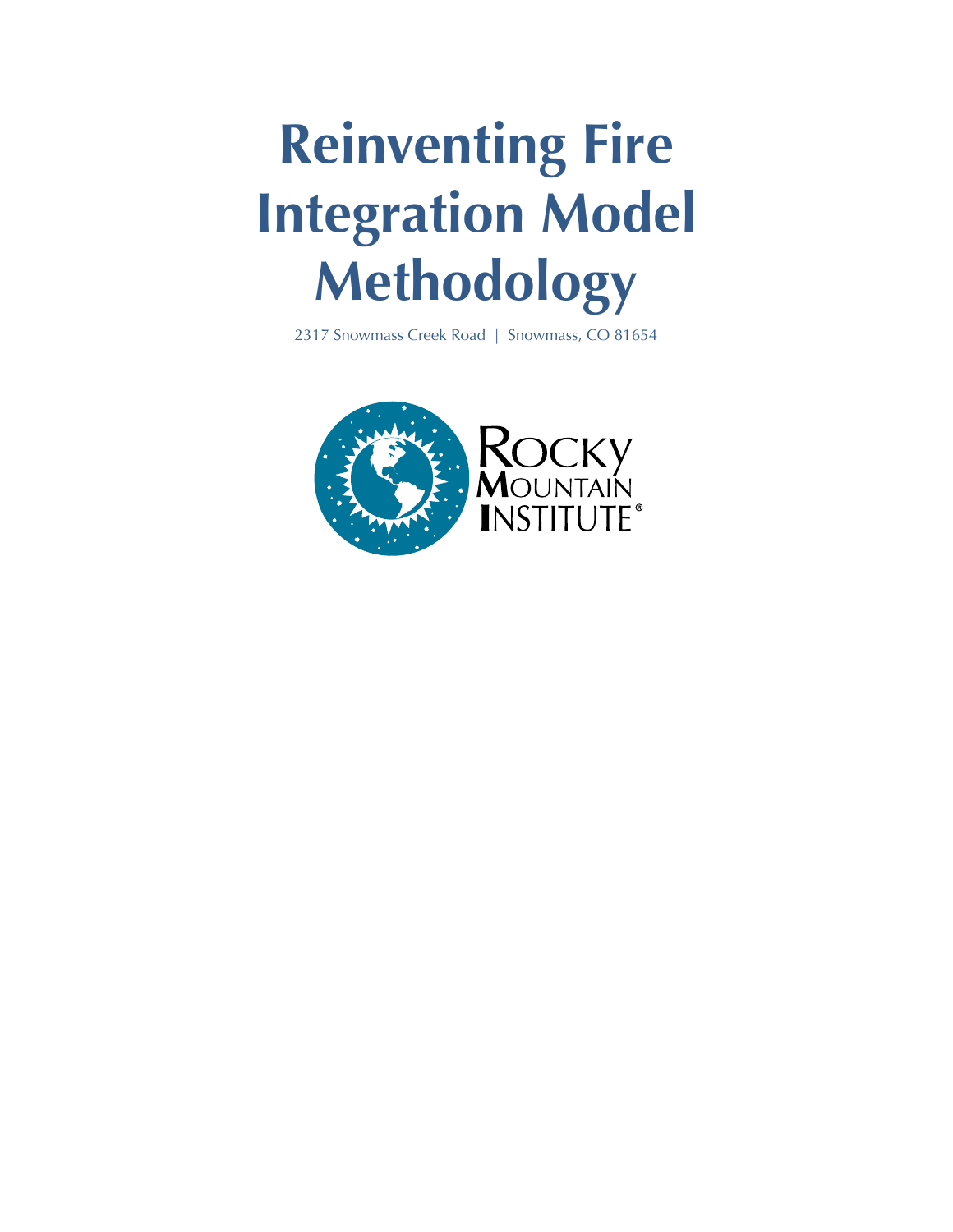The Reinventing Fire (RF) integration model integrates outputs from the RF sector models [\(transportation,](http://www.rmi.org/rmi.org/content/files/reinventingfire_transportationsectormethodology.pdf) [buildings,](http://www.rmi.org/content/files/reinventingfire_buildingssectormethodology.pdf) [industry,](http://www.rmi.org/content/files/reinventingfire_industrysectormethodology.pdf) and [electricity](http://www.rmi.org/content/files/reinventingfire_electricitysectormethodology.pdf)) to determine the overall financial and climate implications of transitioning the U.S. economy off coal and oil to efficiency and renewables by 2050. The model also tracks and integrates sectoral results to ensure cross-sectoral consistency.

Figure 1 shows how information from the RF sector models is integrated: energy use by type, incremental capital investment, and saved energy purchases flow into the integration model from the transportation, buildings, and industry end-use sector models. (Incremental investment and operational savings are relative to EIA's *Annual Energy Outlook* 2010 (AEO) Reference Case baseline scenario.) Overall end-use demands for liquid fuels (oil, biofuels, hydrogen) are calculated and passed from the integration model to the refining model, which returns the energy use, incremental investment, and operational savings associated with meeting the given demands. Similarly, overall end-use demand for retail electricity (including net demand from fuel refining) is then calculated and passed to the electricity model, which also returns the energy use, incremental investment, and operational savings associated with meeting demand.

Inputs from the sectoral models are combined with exogenous inputs (carbon dioxide-equivalent emissions factors and discount rate) to determine 1) primary energy use, 2) carbon dioxideequivalent emissions, and 3) net present value for the entire U.S. economy during 2010–2050.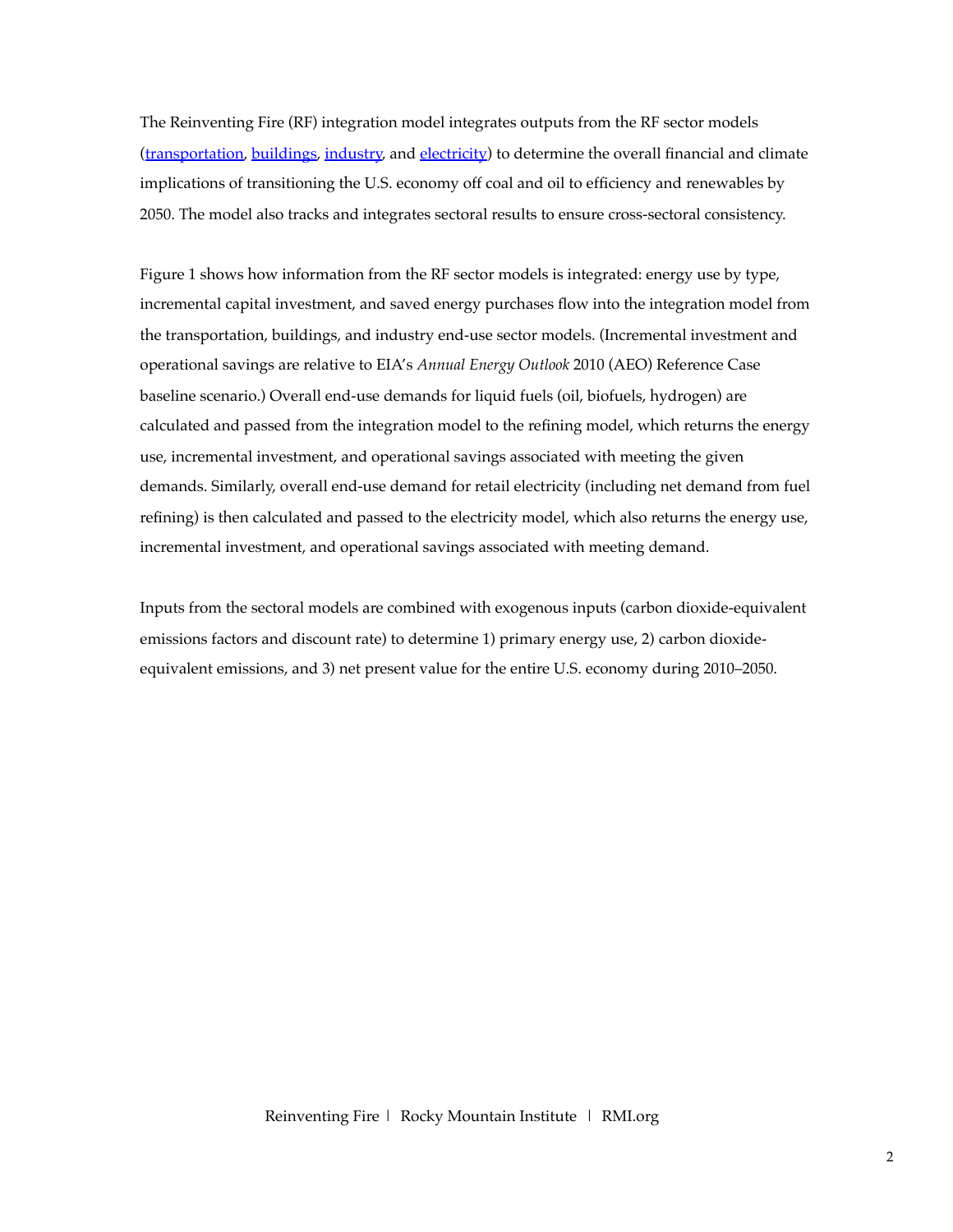

*Fig. 1. The RF integration model integrates outputs from the RF sector models.*

## **1. ENERGY USE AND CARBON DIOXIDE-EQUIVALENT EMISSIONS ACCOUNTING**

Annual primary energy use (BTU) is calculated by fuel type as the simple sum of the fuel's direct use across all RF sectors. Annual carbon dioxide-equivalent emissions (in metric tons) are given by the total sum of the product of each fuel's primary use by its associated emissions factor (metric tons C02-e/BTU).

Four energy use/emissions scenarios are included in the RF analysis. The first, "business-asusual," assumes no additional adoption of end-use efficiency beyond that projected in AEO, and adopts the *Maintain* scenario for the electricity sector (see *Reinventing Fire*, Chapter 5). To validate the model, we compared this scenario's primary energy output to AEO's projected primary energy use (less feedstocks); the two matched to within 3% for each year of the simulation.

Reinventing Fire | Rocky Mountain Institute | RMI.org